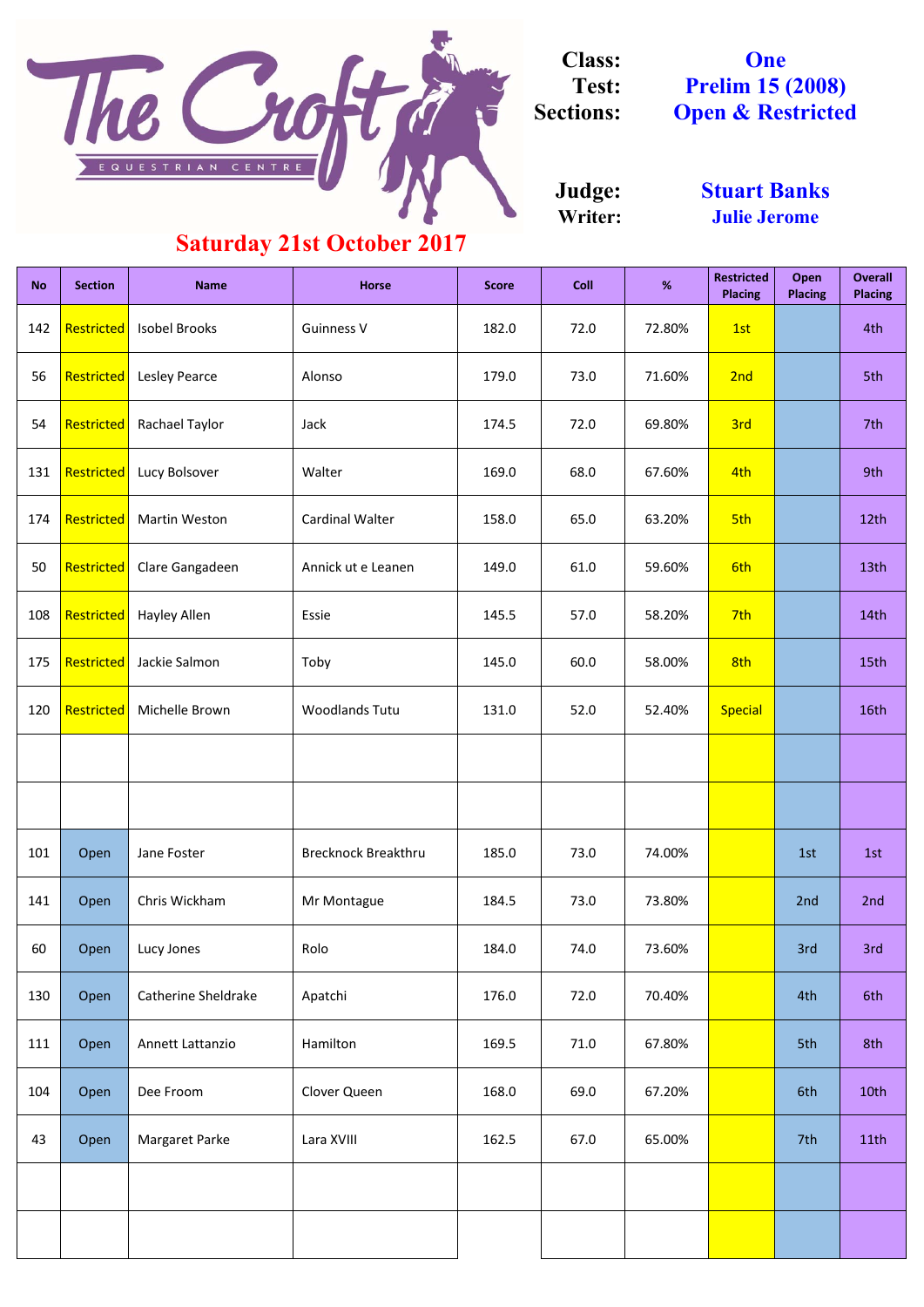| <b>No</b> | <b>Test</b> | <b>Name</b>                | <b>Horse</b>               | <b>Score</b> | <b>Coll</b> | %      | <b>Placing</b> |
|-----------|-------------|----------------------------|----------------------------|--------------|-------------|--------|----------------|
| 147       | <b>N38</b>  | Hannah Jones               | <b>Duchess</b>             | 224.0        | 59.0        | 72.26% | 1st            |
| 154       | <b>N38</b>  | <b>Hazel Boxall</b>        | Freya                      | 218.0        | 57.0        | 70.32% | 2nd            |
| 163       | <b>N38</b>  | Amanda Taplin              | <b>Blue Gem</b>            | 204.5        | 55.0        | 65.97% | 3rd            |
| 148       | <b>N38</b>  | <b>Henrietta Shone</b>     | <b>Toffee</b>              | 203.0        | 54.0        | 65.48% | 4th            |
| 166       | E45         | <b>Melissa Howett</b>      | <b>Penstrumbly Alwynne</b> | 183.5        | 51.0        | 63.28% | 5th            |
| 130       | <b>N38</b>  | <b>Catherine Sheldrake</b> | Apatchi                    | 191.5        | 51.0        | 61.77% | 6th            |
| 164       | <b>N38</b>  | Eira Tonkings              | <b>Ben Nevis</b>           | 180.5        | 50.0        | 58.23% | 7th            |
| 131       | <b>N38</b>  | <b>Lucy Bolsover</b>       | Walter                     | 168.0        | 42.0        | 54.19% | 8th            |
| 141       | <b>N38</b>  | Chris Wickham              | Mr Montague                | 167.5        | 42.0        | 54.03% | 9th            |
| 168       | E45         | <b>Gary Yeoman</b>         | The Venetian               | 156.0        | 42.0        | 53.79% | 10th           |
|           |             |                            |                            |              |             |        |                |
|           |             |                            |                            |              |             |        |                |
|           |             |                            |                            |              |             |        |                |



**Class: Two Tests: Novice 38 (2005) Elem 45 (2010)**

**Writer: Emma Sly Judge: Olwen Barrs**

## **Saturday 21st October 2017**